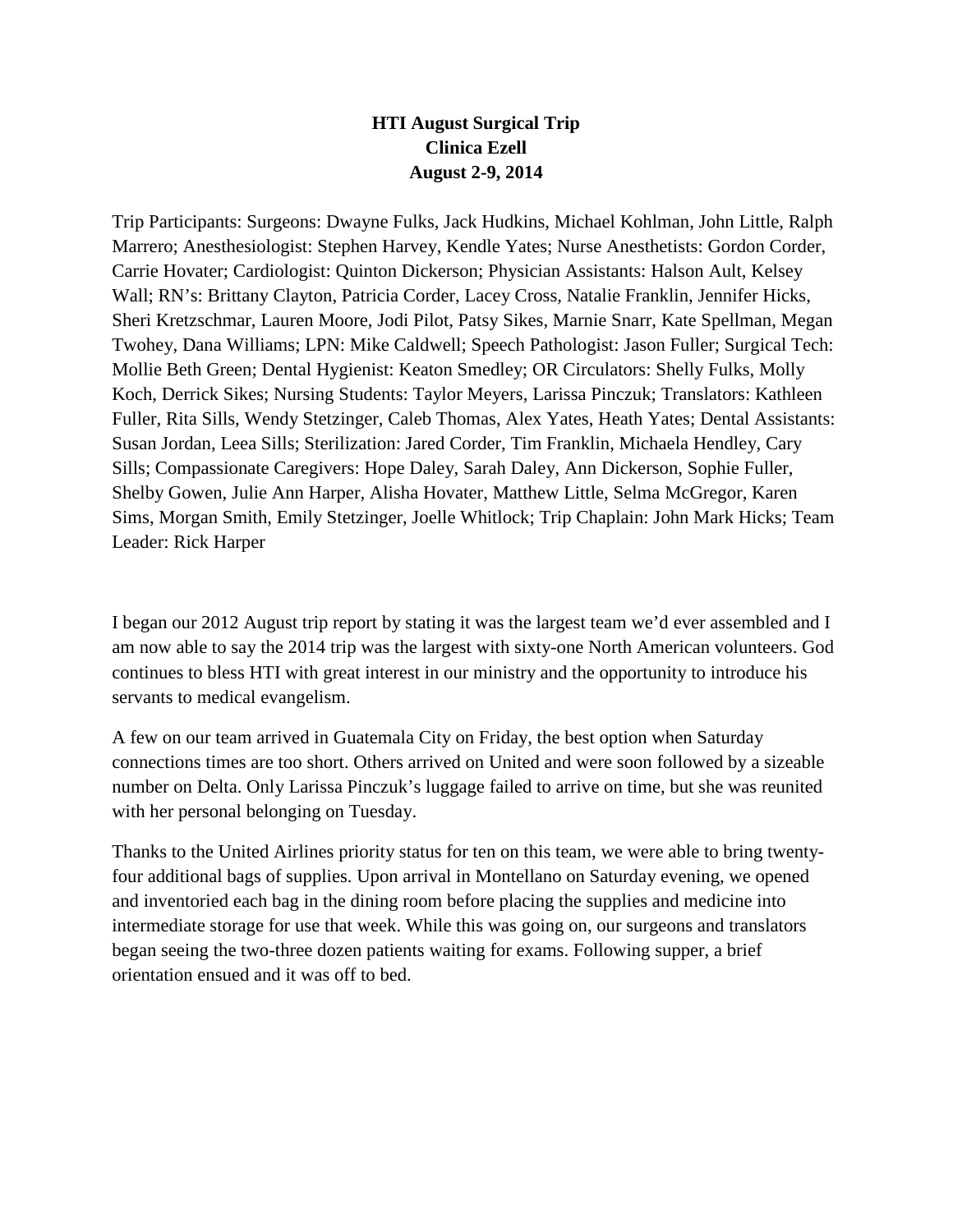Following a leisurely breakfast and a time of worship with the Montellano church family, we met with Dr. Walter for a surgical orientation before lunch, then it was time for surgery to begin. As the OR's began receiving patients, our nurses and caregivers met with nurse, Rosario Poncio, for a recovery room orientation. Rosario detailed the role of our Guatemala nurses and nurse aids so that everyone knew their role. We were well-staffed with such a large group and it made for pleasant days, even when surgery finished a bit late.

Our plastic surgeon, Dr. Dwayne Fulks, arrived knowing in advance that we had a patient from June who needed a mastectomy and everyone was hopeful that the cancer would be maintained. Sadly, it was quite far along and we had to deliver some tough news to twenty-seven year old Marlene and her husband. We will work within the Guatemala healthcare system to assist in Marlene receiving chemotherapy, but even then, the best case scenario is five or so more years with her family. Marlene was prayed over, prayed for and loved by all!

We completed three general, two plastic and two ENT cases on Sunday afternoon and early evening, a great start to the week.

Fourteen cases were scheduled for Monday, three each for ENT and Plastics and eight General. Our two physician assistants, Halston Ault and Kelsey Wall, opted to assist with surgery on Monday and since Kelsey specializes in plastics in Tulsa, she would assist Dr. Fulks each day. Halston went out with mobile teams and assisted in surgery, whereas Dr. Quinton Dickerson, cardiologist and HTI board member went out each day with one of our three coastal physicians. Surgeries went quite smooth with only two of three rooms working a bit late on Monday. Nevertheless, the OR's were empty in time for our evening devotional time with John Mark Hicks as he focused on various Psalms each evening and each morning.

Tuesday found us with another fourteen cases as we began to hit our stride and it appeared we'd finish the day earlier. We quickly got on the phone and began calling patients who were scheduled for future trips and worked a few more into our schedule. Dr. John Little and Dr. Ralph Marrero, both ENT surgeons, were making their second trip with HTI, but this was their first time to work together. Working as a duo, allowed them to alternate OR time and see patients throughout the day. Much like our plastic cases, it is not uncommon for ENT cases to take 3-4 hours per case and one would take the better part of the day. Working around all of the facial nerves is painstakingly slow and necessarily so.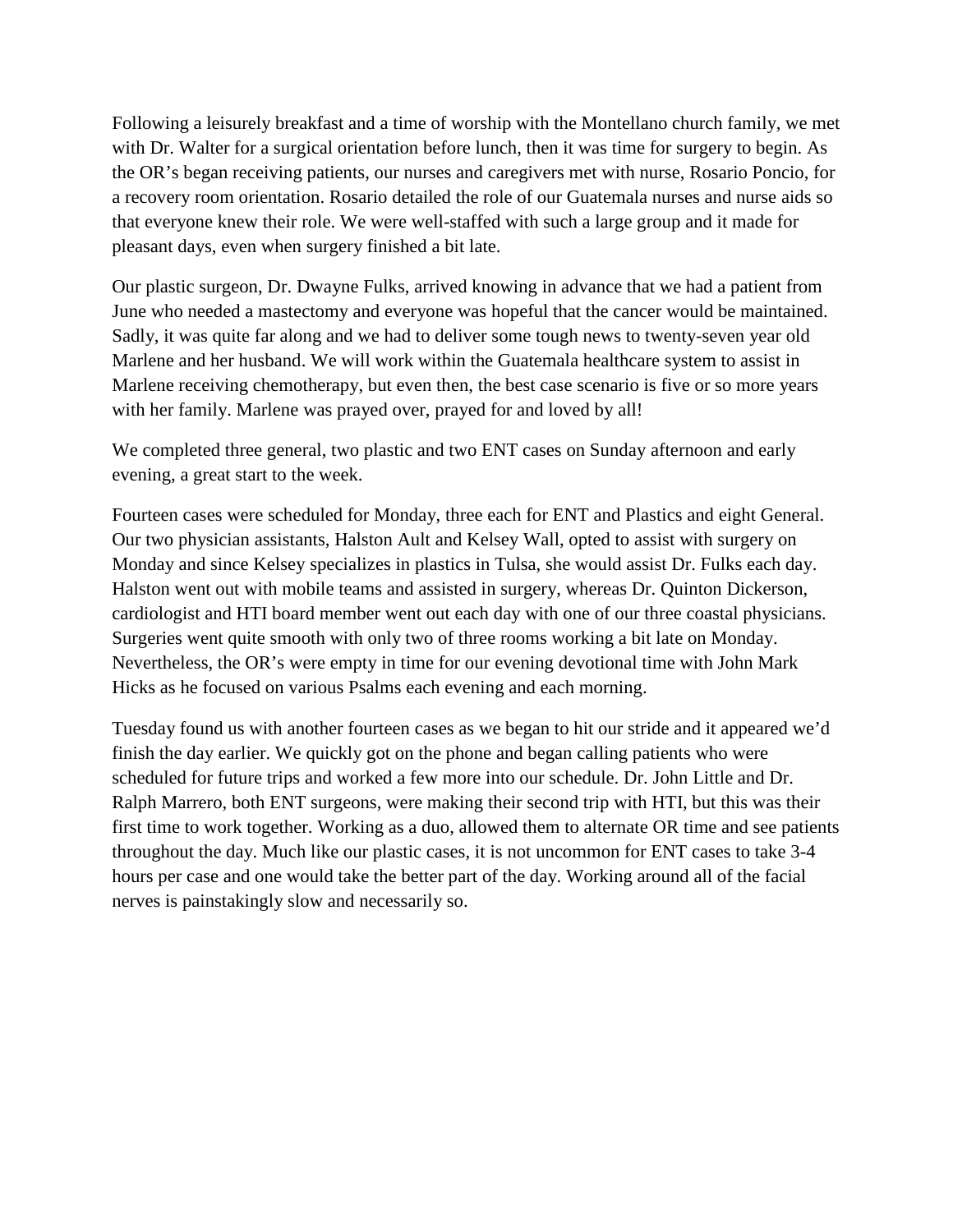(Before and after.)

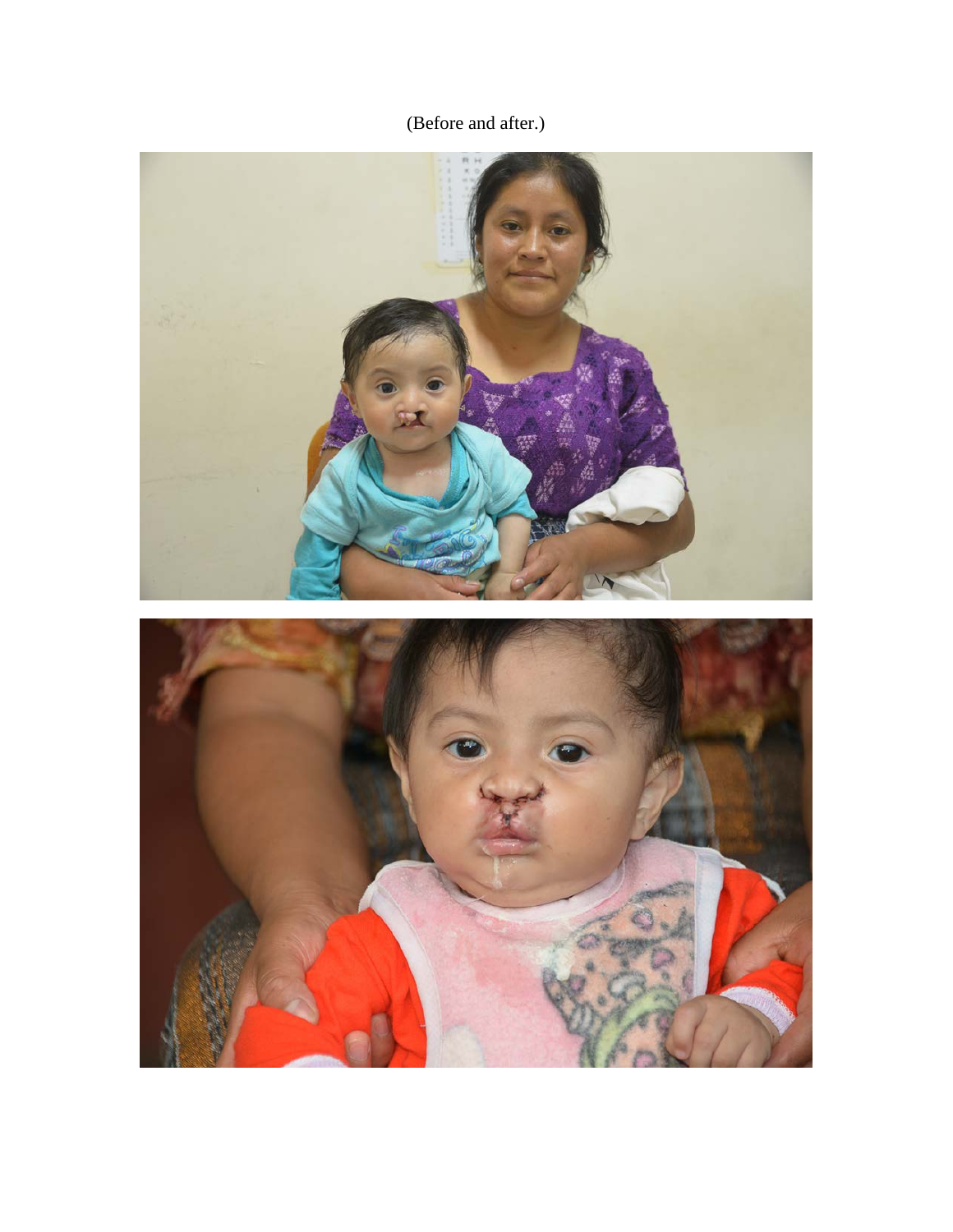We had a surprise visit by Spiderman, aka RN, Kate Spellman, who is also a standup comedian. She not only worked tirelessly in recovery, but lightened the mood and brightened eyes with her impromptu performance. Though we must confess, a few patients were surprised to learn Spiderman was a girl!



It was a bit unusual scheduling, but Wednesday turned out to be our largest day of the week with seventeen cases. Four more plastic cases, three ENT and ten generals for the day. Our ENT and plastic room both finished early and we were able to bounce general cases between all three rooms and get caught up before the day got away. We even had a few of our caregivers go into Chicacao for ice cream that afternoon, always a treat.

We purposefully make Thursday a lighter day as fatigue has usually begun to set in for many, yet Thursday would prove to be a full day for our plastic room and a half day for ENT and general. Six plastic and three in each of the other rooms and week total of sixty-five.

A good number of our team traveled to San Lucas Toliman for a meal overlooking Lake Atitlan and all were safely gathered together for a final supper meal before 6:00 PM. We began our devotional outside, but rain interrupted our sharing time and we moved back into the dining room. Veterans, rookies, children, parents and grandparents shared special moments of the week and we made plans for our departure on Friday morning. One more adventure for the week, Antigua and all that makes it so lovely.

Two photos to follow and our August 2014 trip report comes to a close. To God Be The Glory!